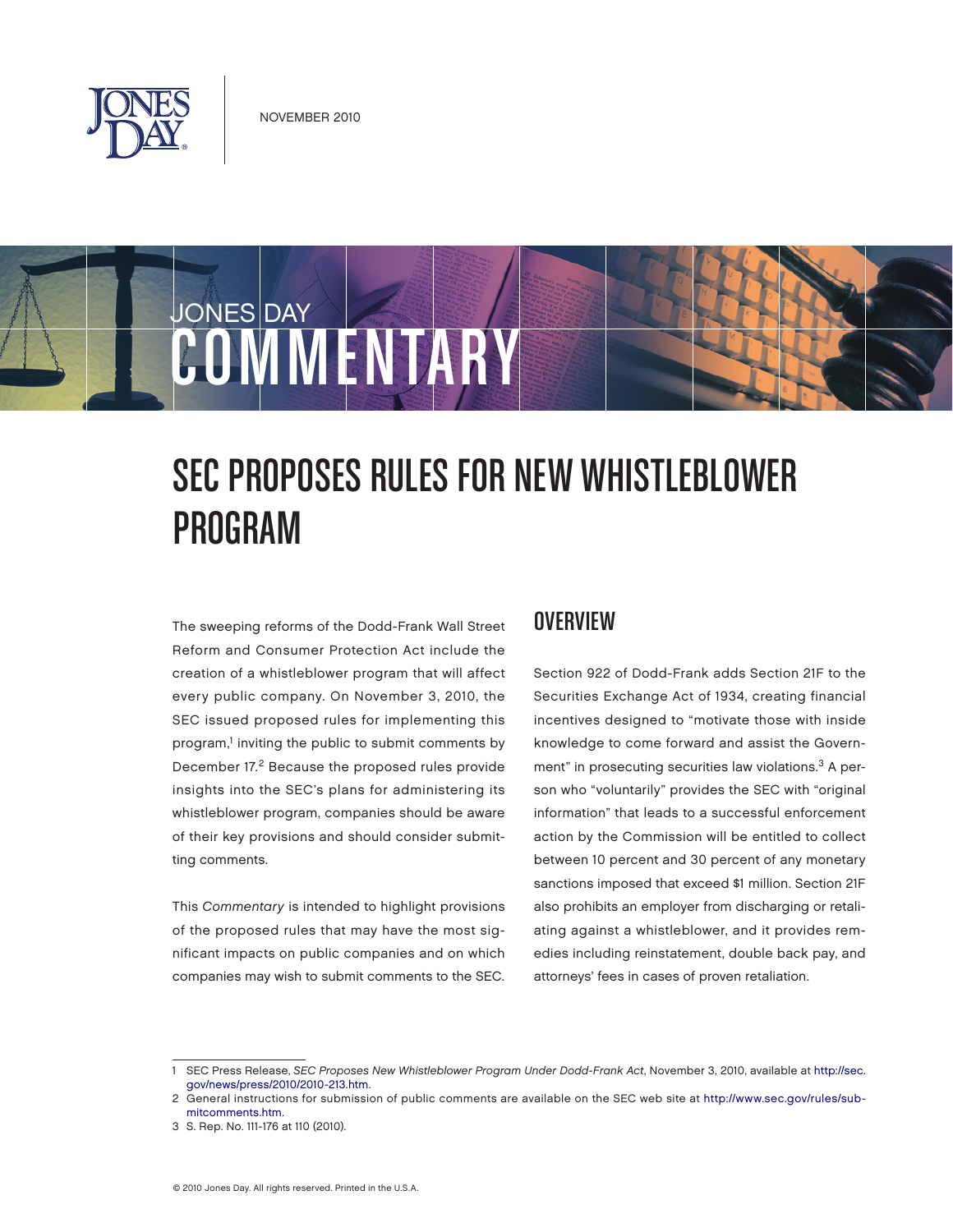These provisions present challenges to public companies that have spent considerable effort and resources on strengthening their internal compliance and reporting systems in response to the Sarbanes‑Oxley Act. With the SEC imposing ever-larger civil penalties in enforcement actions, the whistleblower provisions provide powerful incentives to employees to bypass or completely ignore internal compliance procedures. The SEC's commentary to the proposed rules acknowledges the tension between robust internal compliance programs, which provide companies an opportunity to investigate, correct, and self-report wrongdoing, and a statutory scheme encouraging employees to bypass these programs. The rules themselves, however, do not resolve that tension.

# "Whistleblower" Definition

Dodd-Frank defines "whistleblower" as a person who provides information to the SEC "relating to a violation of the securities laws." The proposed rules expand this definition to encompass persons who provide information "relating to a potential violation of the securities laws" (emphasis added). In its comments to the proposed rules, the SEC acknowledges expanding the statutory definition but rationalizes that this is the only way to protect the privacy of informants (by not requiring the SEC to determine at the outset whether actual violations have occurred) and to fortify the anti-retaliation provisions of the statute (so that companies are not tempted to retaliate against whistleblowers whose tips do not result in proven violations). This expansion of the statutory language is debatable, and it is sure to engender comment; in fact, the SEC has specifically requested comment on whether it should promulgate rules to limit or narrow the anti-retaliation protections for frivolous or bad-faith whistleblowers. For now, however, the proposed rules underscore the SEC's intention to extend broad protections to a wide category of persons.

# Requirement to Submit Information under Penalty of Perjury

On the other hand, the proposed rules do address one of the greatest concerns raised by Dodd-Frank—that it will encourage the proliferation of false claims of corporate wrongdoing—by a requirement that whistleblowers submit their information to the SEC in a written statement signed under penalty of perjury. Where a whistleblower wishes to remain anonymous, he or she must be represented by an attorney, who must sign a separate certification that he or she has verified the whistleblower's identity, reviewed the whistleblower's statement for completeness and accuracy, and will retain the whistleblower's original signed statement.

# **LIMITATIONS ON INFORMATION REPORTABLE** by Whistleblowers

The statute provides that whistleblowers may be rewarded only for "voluntarily" providing "original information" to the SEC. The proposed rules prohibit certain activities that would interfere with internal compliance processes by restrictively defining what reporting is "voluntary" and what information is "original." Thus, reporting is not considered "voluntary" if it is provided by a person who is under a legal or contractual duty to report it to the SEC or certain other authorities. To be considered "original," information must be derived from independent knowledge or analysis, and it cannot be derived from, inter alia, publicly available information, attorney-client privileged communications, or other compliance-related functions.

These provisions provide some protections for compliancerelated activities and seek to prevent individuals who learn information in the course of internal compliance from "frontrunning" an internal investigation by reporting information learned therein to the SEC ahead of the company's selfreporting. The limitations related to information learned in the course of compliance activities do not apply, however, where the company does not disclose the information to the SEC "within a reasonable time" or "proceed[s] in bad faith." Unfortunately, these terms are undefined, which will give rise to uncertainty and litigation.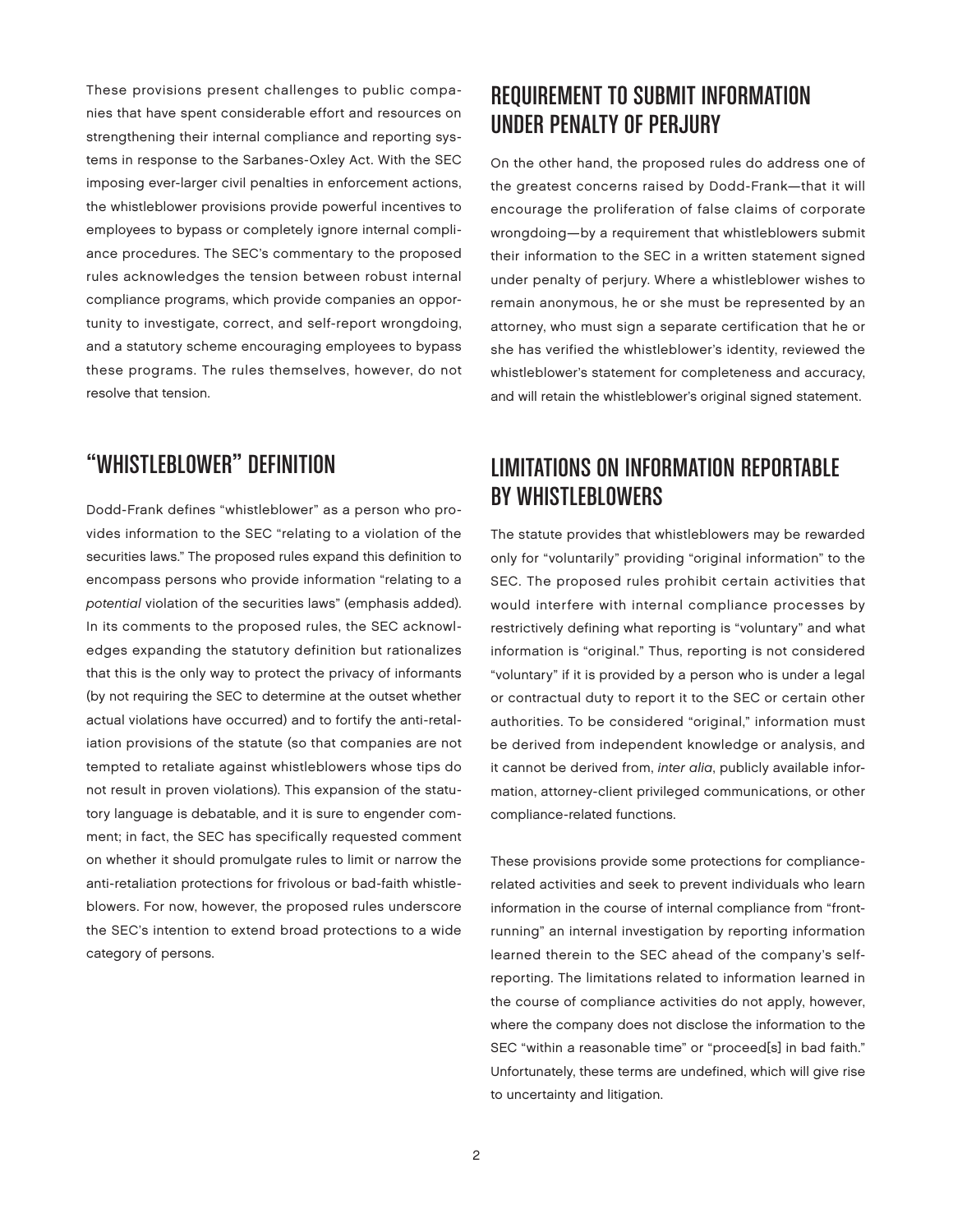#### Unresolved Tensions with Internal Compliance Programs

The above limitations do not fully address the potential of the whistleblower provisions to undermine internal compliance efforts. The only nod to this problem in the proposed rules is a provision that would permit an employee to retain her status as a whistleblower even if she initially reports suspected misconduct internally, as long as she also reports the same information to the SEC within 90 days of the internal report. The rules also suggest that the SEC will "consider" higher percentage awards to persons who first report problems internally.

These provisions seem ineffectual, however, because 90 days may well be an insufficient amount of time for a company to resolve an internal investigation of the reported conduct, and because the rules do little to encourage, much less require, employees to utilize internal reporting systems that companies have established in good faith. Whistleblowers will still be motivated to go directly to the SEC rather than report internally, because an effective internal response might resolve the problem in a way that persuades the SEC not to pursue an enforcement action: a good result for both the company and the SEC, even though a disappointment to the whistleblower.

The predictable—and regrettable—result of encouraging external reporting is that companies will lose the opportunity to uncover, resolve, and self-report misconduct. They will also lose the potential credit for self-reporting misconduct that they would otherwise receive under existing SEC and Department of Justice policies.4

Another difficult feature of the proposed rules is explained in a footnote to the SEC's release: an employee can qualify as a whistleblower even if she reports to the SEC only after she has been questioned by the company's internal investigators, as long as her information was "original" to her. In other words, an employee who initially decides to sit on information about misconduct can still receive a whistleblower's bounty by going to the SEC after learning that her employer had begun an internal investigation, as long as she reports her information before the company self-reports. The SEC's rationale for this feature of the proposed rules is that "because there is no assurance that an employer will ultimately disclose" the potential violations in issue, the employee should still be rewarded for coming forward.

The SEC's comments to the proposed rules acknowledge the tension between whistleblower bounties and effective internal compliance procedures, but they justify a proposed approach favoring external reporting by noting that "while many employers have compliance processes that are well-documented, thorough and robust … others lack such established procedures and protections." The SEC also states that it "expects" that "in appropriate cases, consistent with the public interest and [its] obligation to protect the confidentiality of a whistleblower," it will contact the company, describe the allegations it has received, and give the company an opportunity to investigate and report back before it launches its own investigation. This "expectation" is hardly reassuring, however, given that it is abundantly hedged and is not reflected in the rules themselves.

It seems unnecessary and counterproductive to marginalize the compliance efforts of all public companies because some companies have poor compliance programs. It would seem to be a better approach to require whistleblowers in companies whose internal processes are "well-documented" and "robust" to report internally first. Under the revised rules, these individuals could retain their status as providers of original information while permitting the company to investigate and self-report as necessary.

<sup>4</sup> Securities and Exchange Commission, Division of Enforcement, Enforcement Manual, § 6.1.2 (2010); United States Attorney Manual, Principles of Federal Prosecution of Business Organizations, § 9-28.800 (2008).